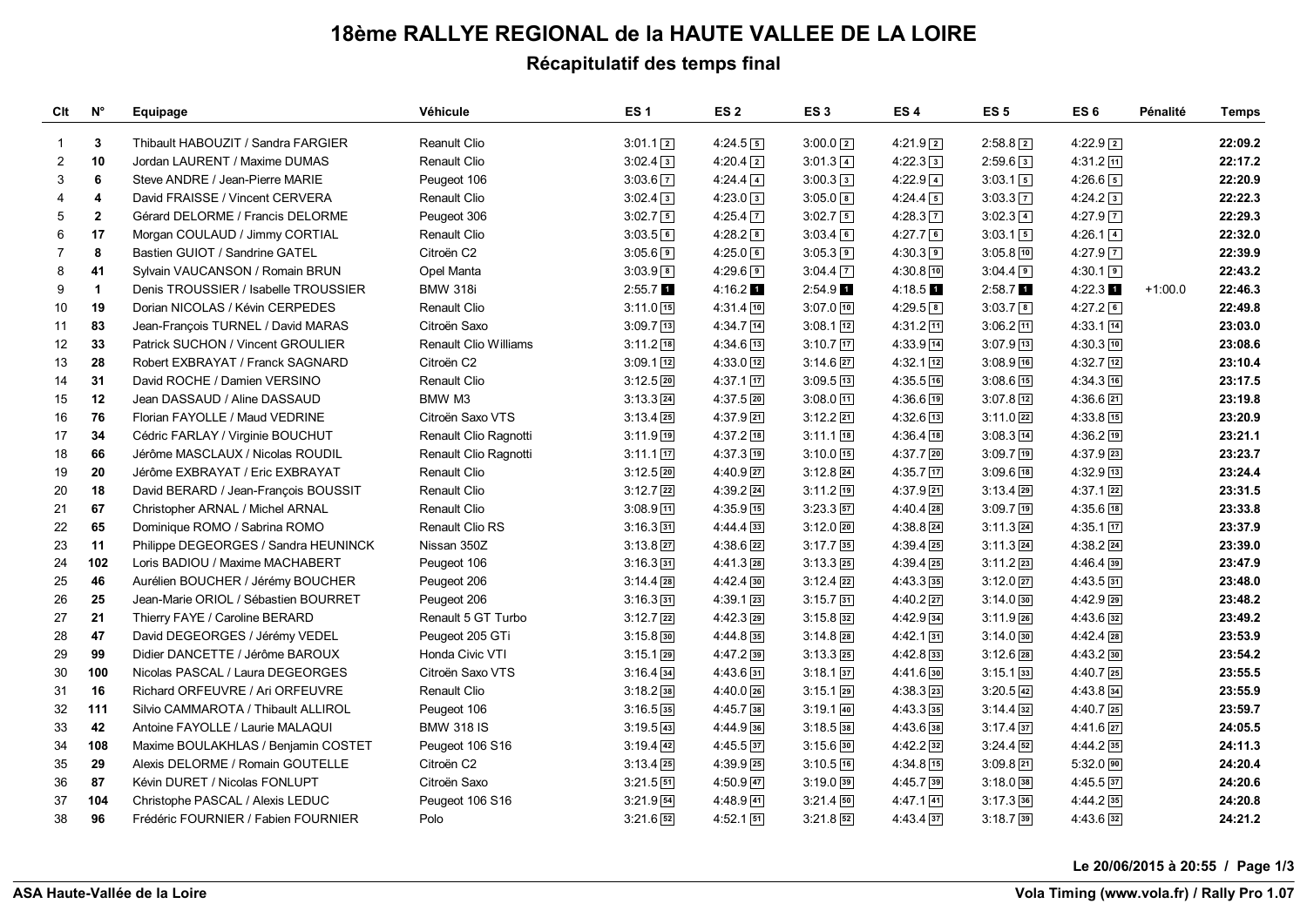## **18ème RALLYE REGIONAL de la HAUTE VALLEE DE LA LOIRE**

#### **Récapitulatif des temps final**

| Clt | $N^{\circ}$ | Equipage                                 | Véhicule           | ES <sub>1</sub>          | ES <sub>2</sub>          | ES <sub>3</sub>          | ES <sub>4</sub>          | ES <sub>5</sub>          | ES <sub>6</sub>          | Pénalité  | <b>Temps</b> |
|-----|-------------|------------------------------------------|--------------------|--------------------------|--------------------------|--------------------------|--------------------------|--------------------------|--------------------------|-----------|--------------|
| 39  | 69          | Jeannot FOURNIER / Anthony SPIESSENS     | Renault Clio       | $3:20.8$ 48              | $4:50.7$ 46              | $3:20.0$ 44              | $4:49.4$ 46              | $3:16.2$ 34              | $4:47.2$ 41              |           | 24:24.3      |
| 40  | 115         | Gaëtan CARTERON / Mickaël MONTEILLER     | Citroën AX         | $3:21.0$ 49              | $4:48.0$ 40              | $3:20.9$ 47              | $4:47.1$ 41              | $3:23.2$ 47              | $4:48.1$ 43              |           | 24:28.3      |
| 41  | 27          | Julien FONLUPT / Loriane COLOMB          | Citroën C2         | $3:26.3$ 65              | $4:52.1$ $51$            | $3:19.5$ 41              | $4:48.7$ 45              | $3:16.6$ 35              | $4:48.0$ $42$            |           | 24:31.2      |
| 42  | 124         | Thierry MOULIN / Sophie MOULIN           | Citroën AX GTI     | $3:18.4$ 39              | $4:49.8$ 42              | $3:17.8$ 36              | $4:48.5$ 44              | $3:27.2$ 58              | $4:51.7$ 46              |           | 24:33.4      |
| 43  | 45          | Jérémy FERRIOL / adrien POIRIER          | Peugeot 206 S16    | $3:21.0$ $49$            | $4:52.7$ 54              | $3:21.3$ 49              | $4:50.9$ 48              | $3:21.0$ 43              | $4:47.0$ $40$            |           | 24:33.9      |
|     | 24          | Stéphane BRUN / Charlène DENIZOU         | Citroën Saxo       | $3:10.1$ $\boxed{14}$    | $4:36.1$ 16              | $3:09.6$ [14]            | $4:38.2$ 22              | $3:09.1$ $\boxed{17}$    | $4:36.3$ $20$            | $+1:15.0$ |              |
| 44  | 84          | Jérôme FLEURY / Anthony BOIRON           | Peugeot 205 GTI    | $3:20.2$ 44              | $4:51.4$ 49              | $3:21.5$ 51              | $4:49.5$ 47              | $3:23.9$ $51$            | $4:55.4$ 51              |           | 24:41.9      |
| 45  | 56          | Nicolas ROSSETTO / Cédric PARIZOT        | Renault super 5    | $3:27.6$ $\boxed{70}$    | $4:56.9$ 59              | $3:23.8$ 58              | $4:51.8$ 49              | $3:22.4$ 44              | 4:54.750                 |           | 24:57.2      |
| 46  | 103         | Valentin CHIPIER / Alexis VISSERIAT      | Peugeot 106 S16    | $3:26.5$ 66              | $4:59.3$ 65              | 3:22.756                 | $4:53.9$ $50$            | $3:22.5$ 45              | $4:52.9$ $48$            |           | 24:57.8      |
| 47  | 120         | Benjamin LEMAIRE / Simon LEMAIRE         | Peugeot 106        | $3:29.0$ $\boxed{72}$    | $4:54.2$ 55              | $3:27.9$ 65              | $4:54.8$ $51$            | $3:24.4$ 52              | $4:48.9$ $44$            |           | 24:59.2      |
| 48  | 38          | Ludovic RAYMOND / Nicolas JOURDAIN       | Renault Clio       | $3:18.4$ 39              | $4:50.2$ 44              | $3:19.8$ 42              | $4:59.3$ 57              | $3:29.4$ 63              | $5:02.7$ 62              |           | 24:59.8      |
| 49  | 114         | Michel BERNARD / Sophie BERT             | Simca R3           | $3:20.4$ 45              | $4:57.4$ 60              | $3:19.9$ 43              | $5:15.6$ 85              | $3:19.0$ 40              | $4:52.2$ 47              |           | 25:04.5      |
| 50  | 81          | Olivier LAMBERT / Amandine LEBRETTON     | Citroën Saxo       | $3:27.0$ 67              | $4:55.7$ 57              | $3:27.0$ 61              | $4:56.3$ 52              | $3:23.7$ 50              | $5:00.2$ $57$            |           | 25:09.9      |
| 51  | 14          | Christophe VINCENT / Luc VINCENT         | Peugeot 207        | $3:27.4$ 69              | $4:57.4$ 60              | $3:22.6$ 55              | $5:01.4$ 63              | $3:23.4$ 48              | 4:58.354                 |           | 25:10.5      |
| 52  | 68          | Gaëtan CELERIEN / Lydie CHAUSSINAND      | Renault Clio RS    | $3:30.7$ $\overline{77}$ | $4:57.6$ 63              | $3:28.0$ 66              | $4:59.3$ 57              | $3:23.4$ 48              | $4:53.4$ 49              |           | 25:12.4      |
| 53  | 26          | Cyril CHAPUIS / Alexian DELABRE          | Peugeot 206 XS     | $3:23.9$ 58              | $4:56.0$ [58]            | $3:22.0$ 53              | $4:56.7$ 53              | $3:43.8$ 88              | $4:56.9$ $52$            |           | 25:19.3      |
| 54  | 78          | Cyril VINCENT / David BONNET             | Citroën SAXO       | $3:30.3$ $\overline{75}$ | $5:06.2$ $\overline{72}$ | $3:20.9$ 47              | $4:58.6$ 55              | $3:24.4$ 52              | $5:00.1$ 56              |           | 25:20.5      |
| 55  | 95          | Frédéric MASSON / Aloïs ROCHE            | Citroën AX         | $3:31.1$ $\overline{78}$ | $5:00.1$ 66              | $3:28.3$ 69              | $4:58.7$ 56              | $3:27.3$ 59              | 4:57.753                 |           | 25:23.2      |
| 56  | 94          | Pierre PHILIPPOT / Emilien BELIN         | Citroën AX Sport   | $3:26.2$ 64              | $5:08.0$ 79              | $3:28.2$ 67              | $5:00.4$ 60              | $3:26.9$ 57              | $5:03.2$ 63              |           | 25:32.9      |
| 57  | 51          | Sylvain CAMMAS / Christophe FAURE        | Renault Clio RS    | $3:25.2$ 62              | $4:57.5$ 62              | $3:27.3$ 62              | $5:04.0$ 67              | $3:30.9$ 67              | $5:09.1$ $\overline{73}$ |           | 25:34.0      |
| 58  | 39          | Vincent VALLET / Arnaud BOIRON           | Renault Clio       | $3:23.0$ 56              | $5:09.3$ 84              | $3:24.4$ 59              | $5:07.7$ 74              | $3:27.3$ 59              | $5:02.5$ 61              |           | 25:34.2      |
| 59  | 127         | Marc LESUEUR / Geoffrey CORTIAL          | Peugeot 106 Xsi    | $3:27.9$ $71$            | $5:08.4$ 82              | $3:31.4$ 75              | $5:02.7$ 65              | $3:28.8$ 61              | $5:02.0$ 60              |           | 25:41.2      |
| 60  | 86          | Frédéric SARAIVA / Jordan MAY            | Peugeot 106 S16    | $3:22.9$ 55              | $4:54.9$ 56              | $3:20.3$ 45              | $4:47.8$ 43              | $3:19.4$ 41              | $4:46.3$ 38              | $+1:10.0$ | 25:41.6      |
| 61  | 90          | Marc CHAPUIS / Marie-Pierre CHAPUIS      | Peugeot 205 GTI    | $3:35.0$ 91              | $5:04.3$ $70$            | $3:31.0$ 73              | $5:02.7$ 65              | $3:29.6$ 64              | 4:59.055                 |           | 25:41.6      |
| 62  | 91          | Mickaël BRUN / Romaric BRUN              | Peugeot 205        | $3:32.1$ 81              | $5:07.5$ $\boxed{77}$    | $3:28.2$ 67              | $5:04.6$ 68              | $3:26.6$ 55              | $5:03.6$ 64              |           | 25:42.6      |
| 63  | 107         | Thibaut BARBIN / Kévin FERNANDEZ         | Peugeot 106 S16    | $3:34.0$ 86              | $5:05.7$ $71$            | $3:31.1$ $\overline{74}$ | $5:00.3$ 59              | 3:34.3 [73]              | $5:03.9$ 65              |           | 25:49.3      |
| 64  | 88          | Alexandre BRASSAC / Rémy BRASSAC         | Citroën Saxo       | $3:33.4$ 85              | $5:07.2$ 76              | $3:31.9$ 76              | $5:07.2$ $\overline{73}$ | $3:28.9$ 62              | $5:00.8$ 58              |           | 25:49.4      |
| 65  | 62          | Laurent CAUSSE / Frédéric HOUILLON       | Peugeot 206 Gti    | $3:30.1$ $\overline{74}$ | $5:10.9$ 85              | $3:30.1$ $\boxed{71}$    | $5:05.5$ $70$            | $3:30.0$ 65              | $5:07.3$ 69              |           | 25:53.9      |
| 66  | 59          | Jean-Pierre VINCENT / Anthony DORAN      | Peugeot 205 GTI    | $3:27.0$ 67              | $4:58.8$ 64              | $3:30.2$ $\boxed{72}$    | $5:21.5$ 91              | $3:30.7$ 66              | $5:07.7$ $71$            |           | 25:55.9      |
| 67  | 70          | Eric COUPIER / Ludovic SALANON           | Renault Clio       | $3:31.1$ 78              | $5:06.2$ $\overline{72}$ | $3:25.6$ 60              | $5:00.6$ 61              | $3:33.3$ $\boxed{72}$    | $5:20.8$ 84              |           | 25:57.6      |
| 68  | 119         | Kevin LEYDIER / Quentin EYRAUD           | Citroën AX         | $3:30.6$ $76$            | $5:09.2$ 83              | $3:27.4$ 63              | $5:06.3$ $\overline{72}$ | $3:32.8$ $70$            | $5:15.8$ 80              |           | 26:02.1      |
| 69  | 63          | Damien VAURE / Sandy DELAYGUE            | Peugeot 206 CC     | $3:36.7$ 93              | $5:08.0$ $\boxed{79}$    | $3:36.1$ 82              | $5:07.8$ 75              | $3:33.0$ $\boxed{71}$    | $5:09.3$ $\overline{75}$ |           | 26:10.9      |
| 70  | 89          | Boris LEBON / Candy FAYE                 | Peugeot 106        | $3:44.6$ 106             | $5:07.8$ 78              | $3:33.3$ $\overline{79}$ | $5:08.4$ $\overline{77}$ | $3:32.6$ 69              | $5:05.4$ 66              |           | 26:12.1      |
| 71  | 125         | Rémi GOUTAGNY / Nicolas THOMAS           | Peugeot 106        | $3:40.3$ 97              | $5:11.3$ 87              | $3:34.2$ 80              | $5:04.6$ 68              | $3:36.9$ 80              | $5:06.9$ 67              |           | 26:14.2      |
| 72  | 118         | Eric GOUROUNAS / Bernard ROUSSON         | Peugeot 205 Rallye | $3:32.3$ 82              | $5:03.5$ 68              | $3:32.9$ $78$            | $5:02.5$ 64              | $3:55.9$ 94              | $5:07.4$ $\boxed{70}$    |           | 26:14.5      |
| 73  | 82          | Thomas BOUTEYRE / Karl COCHET            | Peugeot 106 Rallye | $3:39.4$ 96              | $5:12.1$ 89              | $3:29.8$ $\overline{70}$ | $5:12.4$ 82              | $3:32.2$ 68              | $5:09.3$ 75              |           | 26:15.2      |
| 74  | 101         | Nicolas GUENARD / Romain GAREL           | Peugeot 106 16 S   | $3:20.6$ 46              | $4:51.1$ 48              | $3:42.9$ 94              | $5:13.5$ 83              | $4:08.8$ 98              | $5:01.7$ 59              |           | 26:18.6      |
|     | 44          | Philippe CHABANOLES / Florian CHABANOLES | Renault Clio       | $3:34.1$ 87              | $5:06.4$ 74              | $3:32.1$ $77$            | $5:20.1$ 89              | $3:34.5$ $74$            | $5:12.4$ $\overline{77}$ |           |              |
| 75  | 22          | Fabien VALDIVIA / Michaël JACQUOT        | Renault 5 GT Turbo | $3:32.3$ 82              | $5:23.7$ 95              | $3:34.2$ 80              | $5:06.0$ $\boxed{71}$    | $3:34.7$ $\overline{78}$ | $5:09.2$ 74              |           | 26:20.1      |

**Le 20/06/2015 à 20:55 / Page 2/3**